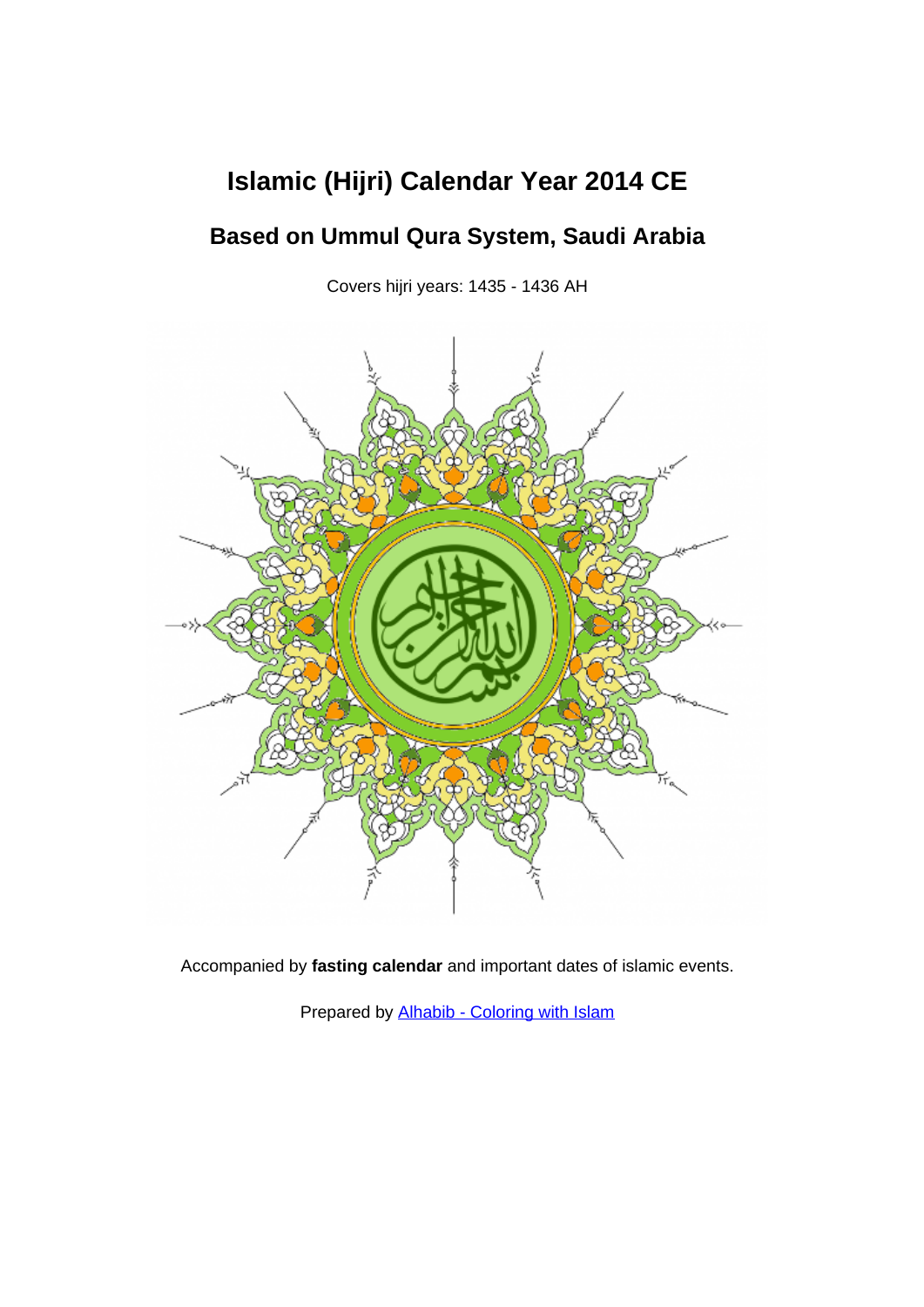|    |                                                                            |    |    |    |    |    | January 2014               |    |    |    |    |    |    |  |  |
|----|----------------------------------------------------------------------------|----|----|----|----|----|----------------------------|----|----|----|----|----|----|--|--|
|    |                                                                            |    |    |    |    |    | Safar - Rabi'ul-Awwal 1435 |    |    |    |    |    |    |  |  |
|    | Wednesday<br>Friday<br>Sunday<br>Tuesday<br>Thursday<br>Monday<br>Saturday |    |    |    |    |    |                            |    |    |    |    |    |    |  |  |
|    | 2<br>3<br>4<br>29<br>4<br>$\overline{2}$<br>3                              |    |    |    |    |    |                            |    |    |    |    |    |    |  |  |
| 5  | 7<br>8<br>9<br>10<br>11<br>6<br>9<br>5<br>8<br>4<br>6<br>7<br>10           |    |    |    |    |    |                            |    |    |    |    |    |    |  |  |
| 12 | 11                                                                         | 13 | 12 | 14 | 13 | 15 | 14                         | 16 | 15 | 17 | 16 | 18 | 17 |  |  |
| 19 | 18                                                                         | 20 | 19 | 21 | 20 | 22 | 21                         | 23 | 22 | 24 | 23 | 25 | 24 |  |  |
| 26 | 25                                                                         | 27 | 26 | 28 | 27 | 29 | 28                         | 30 | 29 | 31 | 30 |    |    |  |  |
|    |                                                                            |    |    |    |    |    |                            |    |    |    |    |    |    |  |  |

|                |                                                                           |    |        |    |         |    | February 2014 |    |          |    |        |    |          |  |  |
|----------------|---------------------------------------------------------------------------|----|--------|----|---------|----|---------------|----|----------|----|--------|----|----------|--|--|
|                | Rabi'ul-Akhir 1435                                                        |    |        |    |         |    |               |    |          |    |        |    |          |  |  |
|                | Sunday                                                                    |    | Monday |    | Tuesday |    | Wednesday     |    | Thursday |    | Friday |    | Saturday |  |  |
|                | 1                                                                         |    |        |    |         |    |               |    |          |    |        |    |          |  |  |
| $\overline{2}$ | 3<br>5<br>6<br>7<br>8<br>4<br>3<br>$\mathcal{P}$<br>5<br>6<br>8<br>7<br>4 |    |        |    |         |    |               |    |          |    |        |    |          |  |  |
| $\hbox{9}$     | 9                                                                         | 10 | 10     | 11 | 11      | 12 | 12            | 13 | 13       | 14 | 14     | 15 | 15       |  |  |
| 16             | 16                                                                        | 17 | 17     | 18 | 18      | 19 | 19            | 20 | 20       | 21 | 21     | 22 | 22       |  |  |
| 23             | 23                                                                        | 24 | 24     | 25 | 25      | 26 | 26            | 27 | 27       | 28 | 28     |    |          |  |  |
|                |                                                                           |    |        |    |         |    |               |    |          |    |        |    |          |  |  |

|                |                                                                                 |    |    |    |    |    | March 2014 |    |    |    |    |    |    |  |  |
|----------------|---------------------------------------------------------------------------------|----|----|----|----|----|------------|----|----|----|----|----|----|--|--|
|                | Rabi'ul-Akhir - Jumadal-Awwal 1435                                              |    |    |    |    |    |            |    |    |    |    |    |    |  |  |
|                | Friday<br>Tuesday<br>Wednesday<br>Sunday<br>Monday<br>Thursday<br>Saturday<br>1 |    |    |    |    |    |            |    |    |    |    |    |    |  |  |
|                | 29<br>5<br>3<br>6<br>8<br>4                                                     |    |    |    |    |    |            |    |    |    |    |    |    |  |  |
| $\overline{2}$ | $\mathcal P$<br>3<br>4<br>5<br>6<br>4                                           |    |    |    |    |    |            |    |    |    |    |    |    |  |  |
| 9              | 8                                                                               | 10 | 9  | 11 | 10 | 12 | 11         | 13 | 12 | 14 | 13 | 15 | 14 |  |  |
| 16             | 15                                                                              | 17 | 16 | 18 | 17 | 19 | 18         | 20 | 19 | 21 | 20 | 22 | 21 |  |  |
| 23             | 22                                                                              | 24 | 23 | 25 | 24 | 26 | 25         | 27 | 26 | 28 | 27 | 29 | 28 |  |  |
| 30             | 29                                                                              | 31 | 30 |    |    |    |            |    |    |    |    |    |    |  |  |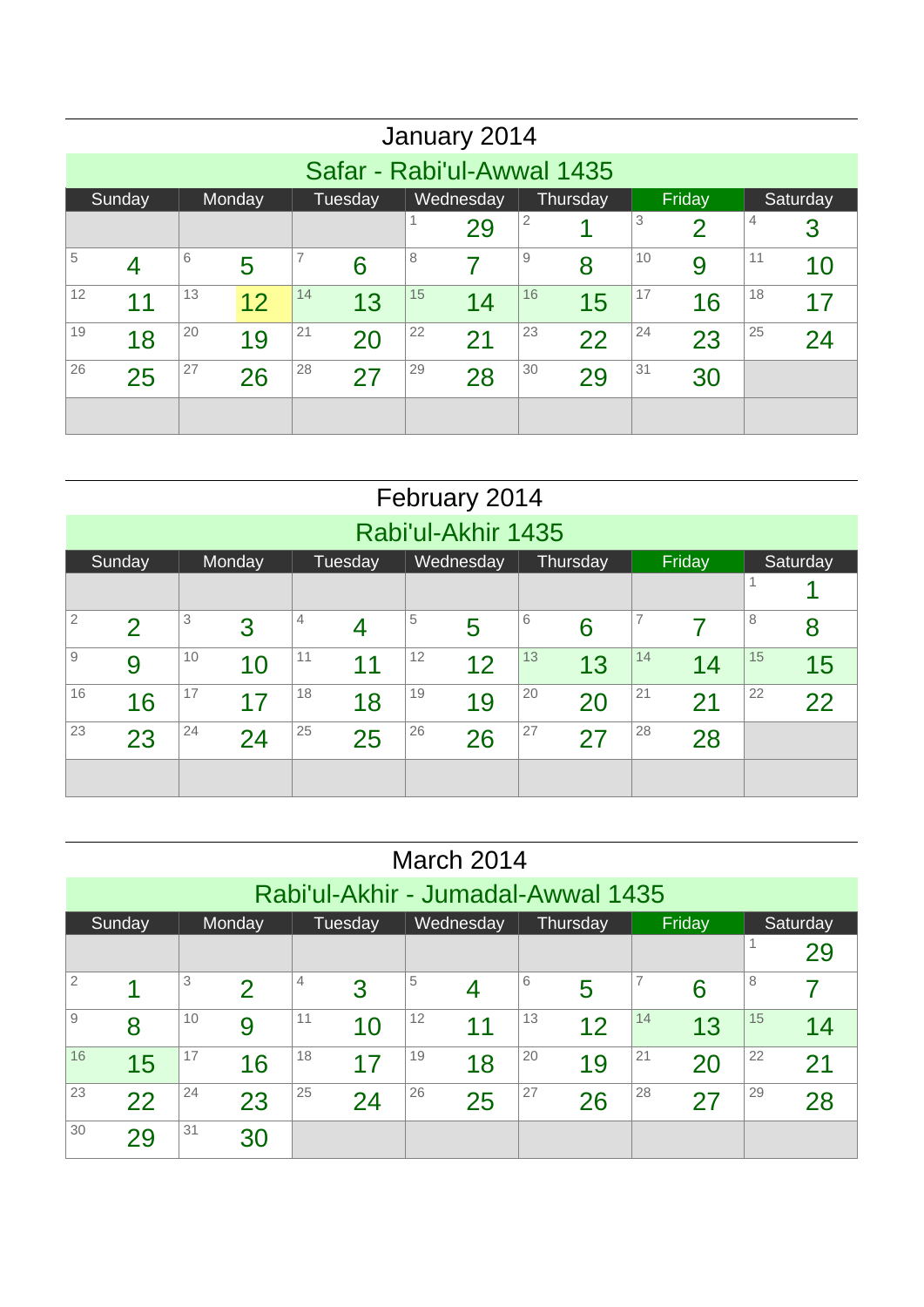|    |                                                                                          |    |    |    |    |    | April 2014 |    |    |    |    |    |    |  |  |
|----|------------------------------------------------------------------------------------------|----|----|----|----|----|------------|----|----|----|----|----|----|--|--|
|    | Jumadal-Akhirah - Rajab 1435                                                             |    |    |    |    |    |            |    |    |    |    |    |    |  |  |
|    | Wednesday<br>Tuesday<br>Thursday<br>Sunday<br>Monday<br>Friday<br>Saturday               |    |    |    |    |    |            |    |    |    |    |    |    |  |  |
|    | 3<br>2<br>5<br>4<br>$\overline{2}$<br>3<br>5                                             |    |    |    |    |    |            |    |    |    |    |    |    |  |  |
| 6  | $\overline{7}$<br>12<br>$\overline{9}$<br>10<br>11<br>8<br>6<br>9<br>10<br>11<br>12<br>8 |    |    |    |    |    |            |    |    |    |    |    |    |  |  |
| 13 | 13                                                                                       | 14 | 14 | 15 | 15 | 16 | 16         | 17 | 17 | 18 | 18 | 19 | 19 |  |  |
| 20 | 20                                                                                       | 21 | 21 | 22 | 22 | 23 | 23         | 24 | 24 | 25 | 25 | 26 | 26 |  |  |
| 27 | 27                                                                                       | 28 | 28 | 29 | 29 | 30 |            |    |    |    |    |    |    |  |  |
|    |                                                                                          |    |    |    |    |    |            |    |    |    |    |    |    |  |  |

|    |                                                                                                    |    |    |    |    |    | May 2014 |    |    |    |    |    |                |  |  |
|----|----------------------------------------------------------------------------------------------------|----|----|----|----|----|----------|----|----|----|----|----|----------------|--|--|
|    | Rajab - Sha'ban 1435<br>Wednesday<br>Tuesday<br>Thursday<br>Friday<br>Sunday<br>Monday<br>Saturday |    |    |    |    |    |          |    |    |    |    |    |                |  |  |
|    |                                                                                                    |    |    |    |    |    |          |    |    |    |    |    |                |  |  |
|    | 3<br>2<br>$\overline{2}$<br>3<br>4<br>7<br>5<br>6<br>8<br>9<br>10                                  |    |    |    |    |    |          |    |    |    |    |    |                |  |  |
| 4  | 5<br>6<br>8<br>11<br>9<br>10                                                                       |    |    |    |    |    |          |    |    |    |    |    |                |  |  |
| 11 | 12                                                                                                 | 12 | 13 | 13 | 14 | 14 | 15       | 15 | 16 | 16 | 17 | 17 | 18             |  |  |
| 18 | 19                                                                                                 | 19 | 20 | 20 | 21 | 21 | 22       | 22 | 23 | 23 | 24 | 24 | 25             |  |  |
| 25 | 26                                                                                                 | 26 | 27 | 27 | 28 | 28 | 29       | 29 | 30 | 30 | и  | 31 | $\overline{2}$ |  |  |
|    |                                                                                                    |    |    |    |    |    |          |    |    |    |    |    |                |  |  |

|    |                                                                                                                                    |    |        |    |                        |    | <b>June 2014</b> |    |          |    |        |    |          |  |  |
|----|------------------------------------------------------------------------------------------------------------------------------------|----|--------|----|------------------------|----|------------------|----|----------|----|--------|----|----------|--|--|
|    |                                                                                                                                    |    |        |    | Sha'ban - Ramadan 1435 |    |                  |    |          |    |        |    |          |  |  |
|    | Sunday                                                                                                                             |    | Monday |    | Tuesday                |    | Wednesday        |    | Thursday |    | Friday |    | Saturday |  |  |
|    | $\overline{7}$<br>$\overline{2}$<br>3<br>5<br>$\overline{4}$<br>6<br>3<br>5<br>6<br>8<br>9<br>4<br>10<br>12<br>13<br>11<br>14<br>9 |    |        |    |                        |    |                  |    |          |    |        |    |          |  |  |
| 8  | 11<br>13<br>12<br>14<br>15<br>16<br>10                                                                                             |    |        |    |                        |    |                  |    |          |    |        |    |          |  |  |
| 15 | 17                                                                                                                                 | 16 | 18     | 17 | 19                     | 18 | 20               | 19 | 21       | 20 | 22     | 21 | 23       |  |  |
| 22 | 24                                                                                                                                 | 23 | 25     | 24 | 26                     | 25 | 27               | 26 | 28       | 27 | 29     | 28 |          |  |  |
| 29 | $\overline{\mathcal{P}}$                                                                                                           | 30 | 3      |    |                        |    |                  |    |          |    |        |    |          |  |  |
|    |                                                                                                                                    |    |        |    |                        |    |                  |    |          |    |        |    |          |  |  |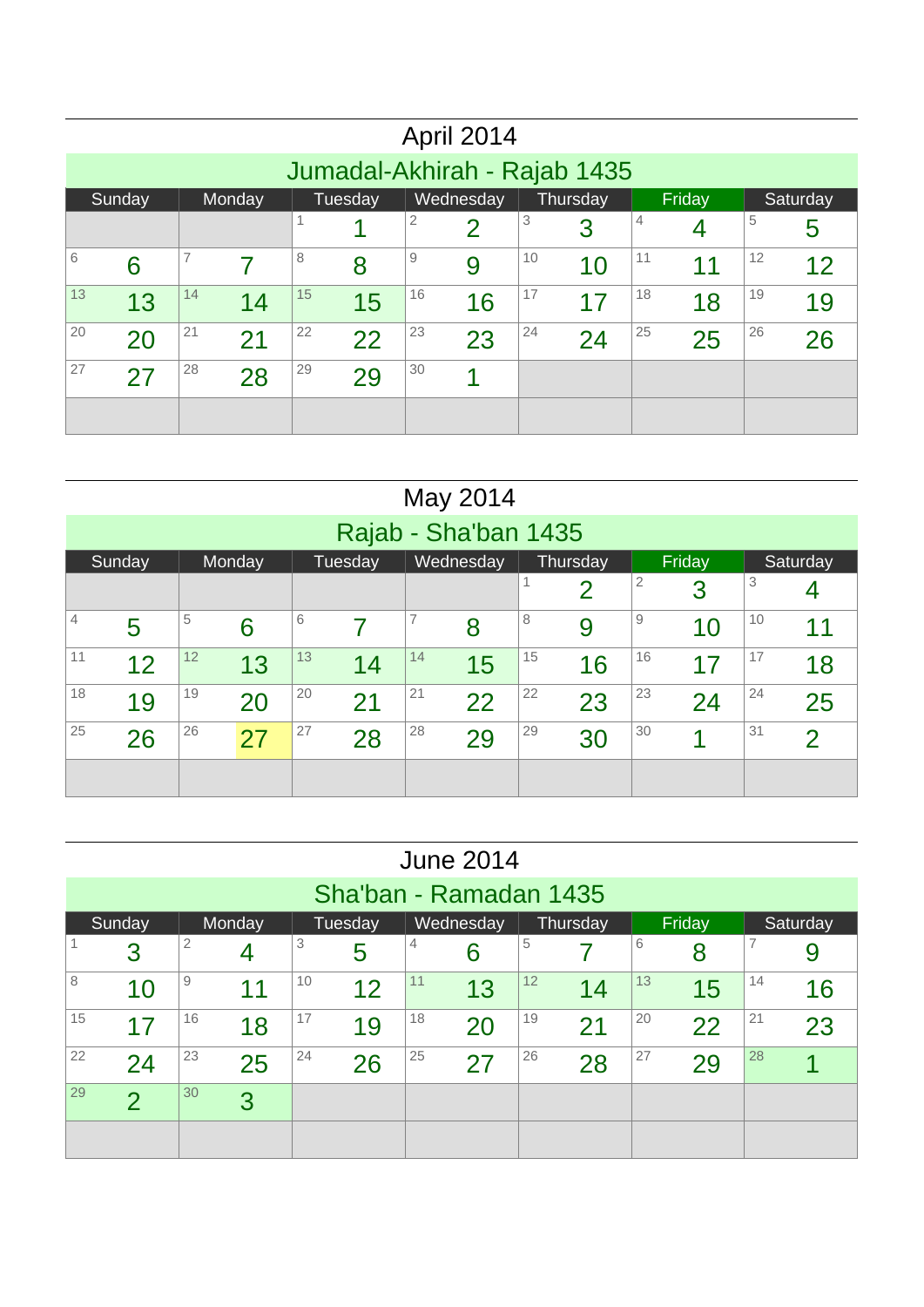|            |                                                                                                  |    |    |    |                          |    | <b>July 2014</b> |    |    |    |    |    |    |  |  |
|------------|--------------------------------------------------------------------------------------------------|----|----|----|--------------------------|----|------------------|----|----|----|----|----|----|--|--|
|            | Ramadan - Shawwal 1435                                                                           |    |    |    |                          |    |                  |    |    |    |    |    |    |  |  |
|            | Wednesday<br>Friday<br>Tuesday<br>Sunday<br>Thursday<br>Saturday<br>Monday                       |    |    |    |                          |    |                  |    |    |    |    |    |    |  |  |
|            | $\overline{2}$<br>3<br>5<br>1<br>4<br>5<br>6<br>4<br>8                                           |    |    |    |                          |    |                  |    |    |    |    |    |    |  |  |
| $\sqrt{6}$ | $\overline{7}$<br>8<br>$\overline{9}$<br>10<br>11<br>12<br>12<br>9<br>13<br>11<br>14<br>15<br>10 |    |    |    |                          |    |                  |    |    |    |    |    |    |  |  |
| 13         | 16                                                                                               | 14 | 17 | 15 | 18                       | 16 | 19               | 17 | 20 | 18 | 21 | 19 | 22 |  |  |
| 20         | 23                                                                                               | 21 | 24 | 22 | 25                       | 23 | 26               | 24 | 27 | 25 | 28 | 26 | 29 |  |  |
| 27         | 30                                                                                               | 28 | 1  | 29 | $\overline{\mathcal{P}}$ | 30 | 3                | 31 | 4  |    |    |    |    |  |  |
|            |                                                                                                  |    |    |    |                          |    |                  |    |    |    |    |    |    |  |  |

|    |                                                                            |    |    |    |    |    | August 2014 |    |                |    |    |    |    |  |  |
|----|----------------------------------------------------------------------------|----|----|----|----|----|-------------|----|----------------|----|----|----|----|--|--|
|    | Shawwal - Dhul-Qa'dah 1435                                                 |    |    |    |    |    |             |    |                |    |    |    |    |  |  |
|    | Wednesday<br>Tuesday<br>Thursday<br>Friday<br>Sunday<br>Monday<br>Saturday |    |    |    |    |    |             |    |                |    |    |    |    |  |  |
|    | 2<br>5<br>6<br>5<br>6<br>7<br>8<br>$\overline{9}$<br>$\overline{4}$        |    |    |    |    |    |             |    |                |    |    |    |    |  |  |
| 3  | 8<br>12<br>9<br>11<br>13<br>7<br>10                                        |    |    |    |    |    |             |    |                |    |    |    |    |  |  |
| 10 | 14                                                                         | 11 | 15 | 12 | 16 | 13 | 17          | 14 | 18             | 15 | 19 | 16 | 20 |  |  |
| 17 | 21                                                                         | 18 | 22 | 19 | 23 | 20 | 24          | 21 | 25             | 22 | 26 | 23 | 27 |  |  |
| 24 | 28                                                                         | 25 | 29 | 26 | 30 | 27 | 4           | 28 | $\overline{2}$ | 29 | 3  | 30 | 4  |  |  |
| 31 | 5                                                                          |    |    |    |    |    |             |    |                |    |    |    |    |  |  |

|    |                                                                                                      |    |    |    |    |    | September 2014 |    |    |    |              |    |    |  |  |
|----|------------------------------------------------------------------------------------------------------|----|----|----|----|----|----------------|----|----|----|--------------|----|----|--|--|
|    | Dhul-Qa'dah - Dhul-Hijjah 1435                                                                       |    |    |    |    |    |                |    |    |    |              |    |    |  |  |
|    | Wednesday<br>Tuesday<br>Thursday<br>Friday<br>Sunday<br>Monday<br>Saturday                           |    |    |    |    |    |                |    |    |    |              |    |    |  |  |
|    | 2<br>3<br>5<br>4<br>6<br>1<br>8<br>6<br>11<br>9<br>10<br>$\overline{9}$<br>10<br>12<br>8<br>11<br>13 |    |    |    |    |    |                |    |    |    |              |    |    |  |  |
|    | 12<br>13<br>15<br>16<br>14<br>17<br>18                                                               |    |    |    |    |    |                |    |    |    |              |    |    |  |  |
| 14 | 19                                                                                                   | 15 | 20 | 16 | 21 | 17 | 22             | 18 | 23 | 19 | 24           | 20 | 25 |  |  |
| 21 | 26                                                                                                   | 22 | 27 | 23 | 28 | 24 | 29             | 25 | 4  | 26 | $\mathcal P$ | 27 | 3  |  |  |
| 28 | 4                                                                                                    | 29 | 5  | 30 | 6  |    |                |    |    |    |              |    |    |  |  |
|    |                                                                                                      |    |    |    |    |    |                |    |    |    |              |    |    |  |  |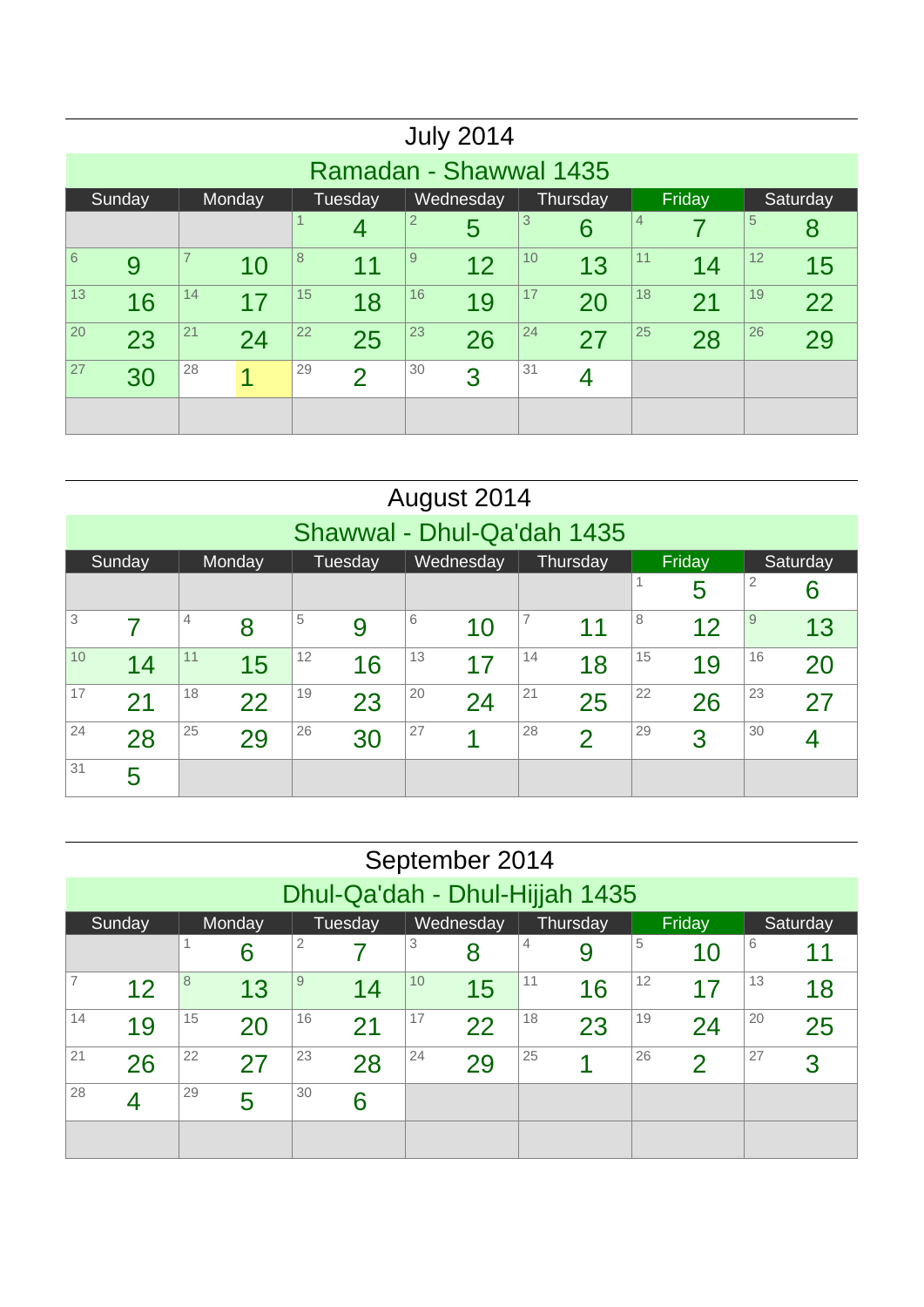|    |                                                                            |    |    |    |    |    | October 2014 |    |    |    |    |    |    |  |  |
|----|----------------------------------------------------------------------------|----|----|----|----|----|--------------|----|----|----|----|----|----|--|--|
|    | Dhul-Hijjah 1435 - Muharram 1436                                           |    |    |    |    |    |              |    |    |    |    |    |    |  |  |
|    | Wednesday<br>Tuesday<br>Thursday<br>Sunday<br>Monday<br>Friday<br>Saturday |    |    |    |    |    |              |    |    |    |    |    |    |  |  |
|    | 2<br>3<br>$\overline{4}$<br>8<br>9<br>10                                   |    |    |    |    |    |              |    |    |    |    |    |    |  |  |
| 5  | 6<br>7<br>8<br>10<br>11<br>9<br>12<br>15<br>11<br>13<br>14<br>16<br>17     |    |    |    |    |    |              |    |    |    |    |    |    |  |  |
| 12 | 18                                                                         | 13 | 19 | 14 | 20 | 15 | 21           | 16 | 22 | 17 | 23 | 18 | 24 |  |  |
| 19 | 25                                                                         | 20 | 26 | 21 | 27 | 22 | 28           | 23 | 29 | 24 | 30 | 25 |    |  |  |
| 26 | $\overline{2}$                                                             | 27 | 3  | 28 | 4  | 29 | 5            | 30 | 6  | 31 |    |    |    |  |  |
|    |                                                                            |    |    |    |    |    |              |    |    |    |    |    |    |  |  |

|                |                                                                                           |    |                          |    |    |    | November 2014  |    |    |    |        |    |    |  |  |
|----------------|-------------------------------------------------------------------------------------------|----|--------------------------|----|----|----|----------------|----|----|----|--------|----|----|--|--|
|                | Muharram - Safar 1436<br>Wednesday<br>Sunday<br>Tuesday<br>Thursday<br>Monday<br>Saturday |    |                          |    |    |    |                |    |    |    |        |    |    |  |  |
|                |                                                                                           |    |                          |    |    |    |                |    |    |    | Friday |    |    |  |  |
|                | 8<br>3<br>$\overline{7}$<br>$\overline{4}$<br>5<br>8<br>6                                 |    |                          |    |    |    |                |    |    |    |        |    |    |  |  |
| $\overline{2}$ | 9<br>12<br>13<br>11<br>10<br>15<br>14                                                     |    |                          |    |    |    |                |    |    |    |        |    |    |  |  |
| 9              | 16                                                                                        | 10 | 17                       | 11 | 18 | 12 | 19             | 13 | 20 | 14 | 21     | 15 | 22 |  |  |
| 16             | 23                                                                                        | 17 | 24                       | 18 | 25 | 19 | 26             | 20 | 27 | 21 | 28     | 22 | 29 |  |  |
| 23             | 1                                                                                         | 24 | $\overline{\mathcal{L}}$ | 25 | 3  | 26 | $\overline{4}$ | 27 | 5  | 28 | 6      | 29 |    |  |  |
| 30             | 8                                                                                         |    |                          |    |    |    |                |    |    |    |        |    |    |  |  |

|    |                                                                                                                           |    |        |    |                            |    | December 2014 |    |          |    |        |    |          |  |  |
|----|---------------------------------------------------------------------------------------------------------------------------|----|--------|----|----------------------------|----|---------------|----|----------|----|--------|----|----------|--|--|
|    |                                                                                                                           |    |        |    | Safar - Rabi'ul-Awwal 1436 |    |               |    |          |    |        |    |          |  |  |
|    | Sunday                                                                                                                    |    | Monday |    | Tuesday                    |    | Wednesday     |    | Thursday |    | Friday |    | Saturday |  |  |
|    | 3<br>2<br>6<br>5<br>$\overline{4}$<br>12<br>13<br>14<br>$\blacktriangleleft$<br>9<br>10<br>11<br>12<br>13<br>9<br>10<br>8 |    |        |    |                            |    |               |    |          |    |        |    |          |  |  |
| 7  | 16<br>18<br>19<br>17<br>15<br>20<br>21                                                                                    |    |        |    |                            |    |               |    |          |    |        |    |          |  |  |
| 14 | 22                                                                                                                        | 15 | 23     | 16 | 24                         | 17 | 25            | 18 | 26       | 19 | 27     | 20 | 28       |  |  |
| 21 | 29                                                                                                                        | 22 | 30     | 23 |                            | 24 | $\mathcal P$  | 25 | 3        | 26 | 4      | 27 | 5        |  |  |
| 28 | 6                                                                                                                         | 29 | 7      | 30 | 8                          | 31 | 9             |    |          |    |        |    |          |  |  |
|    |                                                                                                                           |    |        |    |                            |    |               |    |          |    |        |    |          |  |  |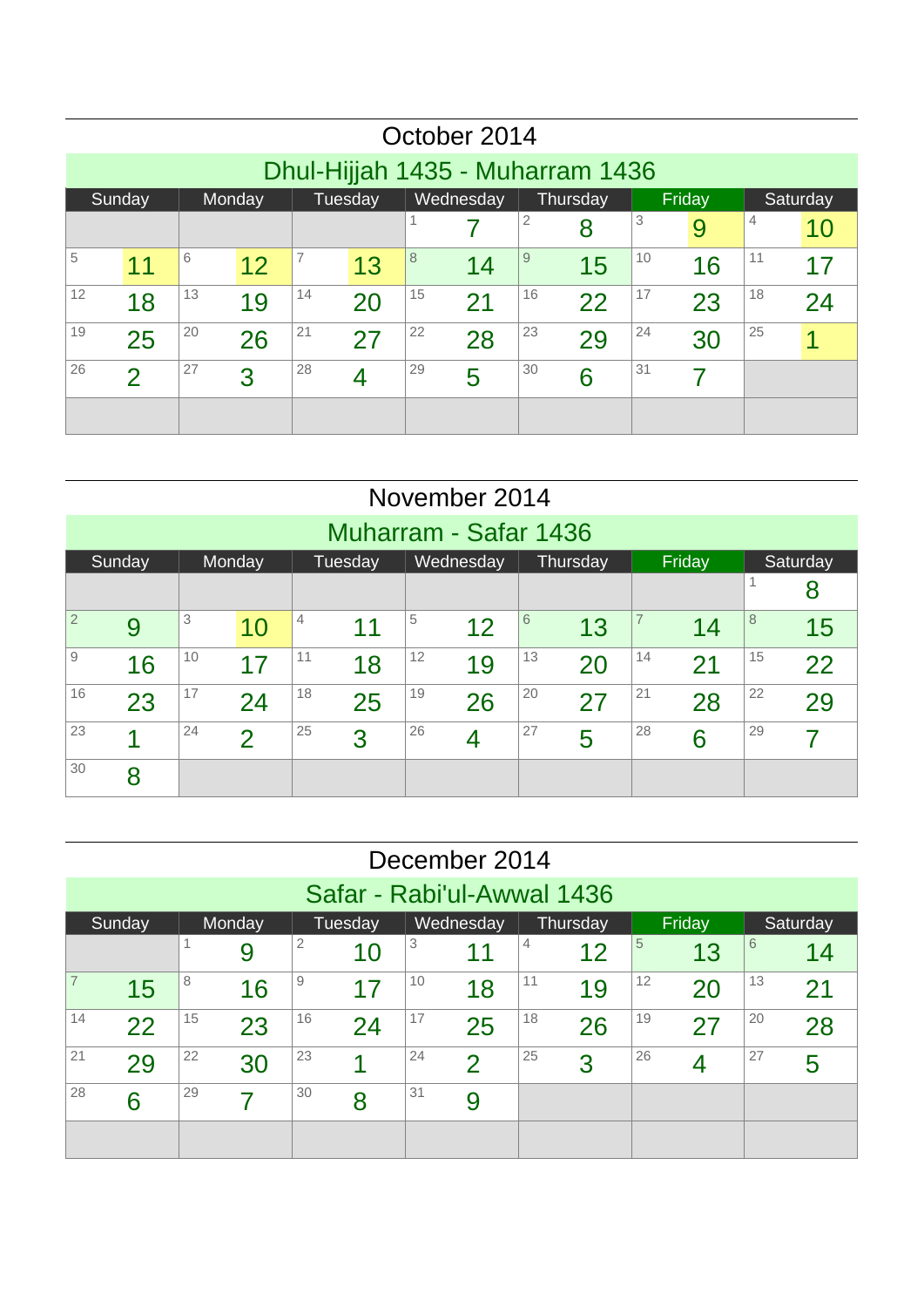## **Important dates in Islamic Calendar year 2014**

| Event                             | Hijri Date                           | Day             | <b>Christian Era Date</b> |
|-----------------------------------|--------------------------------------|-----------------|---------------------------|
| <b>Start of Rabi'ul-Awwal</b>     | 1 Rabi'ul-Awwal 1435 H               | Thursday        | 02 Jan 2014               |
| <b>Maulid Nabi Muhammad</b>       | 12 Rabi'ul-Awwal 1435 H              | <b>Monday</b>   | 13 Jan 2014               |
| <b>Sunnah Fasting Yaumul Bidh</b> | 13 Rabi'ul-Awwal 1435 H              | Tuesday         | 14 Jan 2014               |
| <b>Sunnah Fasting Yaumul Bidh</b> | 14 Rabi'ul-Awwal 1435 H              | Wednesday       | 15 Jan 2014               |
| <b>Sunnah Fasting Yaumul Bidh</b> | 15 Rabi'ul-Awwal 1435 H              | Thursday        | 16 Jan 2014               |
| <b>Start of Rabi'ul-Akhir</b>     | 1 Rabi'ul-Akhir 1435 H               | Saturday        | 01 Feb 2014               |
| Sunnah Fasting Yaumul Bidh        | 13 Rabi'ul-Akhir 1435 H              | Thursday        | 13 Feb 2014               |
| <b>Sunnah Fasting Yaumul Bidh</b> | 14 Rabi'ul-Akhir 1435 H              | Friday          | 14 Feb 2014               |
| <b>Sunnah Fasting Yaumul Bidh</b> | 15 Rabi'ul-Akhir 1435 H              | Saturday        | 15 Feb 2014               |
| <b>Start of Jumadal-Awwal</b>     | 1 Jumadal-Awwal 1435 H               | Sunday          | 02 Mar 2014               |
| Sunnah Fasting Yaumul Bidh        | 13 Jumadal-Awwal 1435 H              | Friday          | 14 Mar 2014               |
| <b>Sunnah Fasting Yaumul Bidh</b> | 14 Jumadal-Awwal 1435 H              | Saturday        | 15 Mar 2014               |
| <b>Sunnah Fasting Yaumul Bidh</b> | 15 Jumadal-Awwal 1435 H              | Sunday          | 16 Mar 2014               |
| <b>Start of Jumadal-Akhirah</b>   | 1 Jumadal-Akhirah 1435 H             | Tuesday         | 01 Apr 2014               |
| <b>Sunnah Fasting Yaumul Bidh</b> | 13 Jumadal-Akhirah 1435 H            | Sunday          | 13 Apr 2014               |
| <b>Sunnah Fasting Yaumul Bidh</b> | 14 Jumadal-Akhirah 1435 H            | <b>Monday</b>   | 14 Apr 2014               |
| <b>Sunnah Fasting Yaumul Bidh</b> | 15 Jumadal-Akhirah 1435 H            | Tuesday         | 15 Apr 2014               |
| <b>Start of Rajab</b>             | 1 Rajab 1435 H                       | Wednesday       | 30 Apr 2014               |
| <b>Sunnah Fasting Yaumul Bidh</b> | 13 Rajab 1435 H                      | Monday          | 12 May 2014               |
| <b>Sunnah Fasting Yaumul Bidh</b> | 14 Rajab 1435 H                      | Tuesday         | 13 May 2014               |
| <b>Sunnah Fasting Yaumul Bidh</b> | 15 Rajab 1435 H                      | Wednesday       | 14 May 2014               |
| Isra' Mi'raj                      | 27 Rajab 1435 H                      | <b>Monday</b>   | 26 May 2014               |
| <b>Start of Sha'ban</b>           | 1 Sha'ban 1435 H                     | Friday          | 30 May 2014               |
| <b>Sunnah Fasting Yaumul Bidh</b> | 13 Sha'ban 1435 H                    | Wednesday       | 11 Jun 2014               |
| <b>Sunnah Fasting Yaumul Bidh</b> | 14 Sha'ban 1435 H                    | Thursday        | 12 Jun 2014               |
| <b>Nishfu Sha'ban</b>             | 15 Sha'ban 1435 H                    | <b>Friday</b>   | 13 Jun 2014               |
| <b>Begin of Ramadan</b>           | 1 Ramadan 1435 H                     | <b>Saturday</b> | 28 Jun 2014               |
| <b>Eid ul Fitr</b>                | 1 Shawwal 1435 H                     | <b>Monday</b>   | <b>28 Jul 2014</b>        |
| <b>Sunnah Fasting Yaumul Bidh</b> | 13 Shawwal 1435 H                    | Saturday        | 09 Aug 2014               |
| Sunnah Fasting Yaumul Bidh        | 14 Shawwal 1435 H                    | Sunday          | 10 Aug 2014               |
| <b>Sunnah Fasting Yaumul Bidh</b> | 15 Shawwal 1435 H                    | Monday          | 11 Aug 2014               |
| <b>Start of Dhul-Qa'dah</b>       | 1 Dhul-Qa'dah 1435 H                 | Wednesday       | 27 Aug 2014               |
| <b>Sunnah Fasting Yaumul Bidh</b> | 13 Dhul-Qa'dah 1435 H                | <b>Monday</b>   | 08 Sep 2014               |
| <b>Sunnah Fasting Yaumul Bidh</b> | 14 Dhul-Qa'dah 1435 H                | Tuesday         | 09 Sep 2014               |
| <b>Sunnah Fasting Yaumul Bidh</b> | 15 Dhul-Qa'dah 1435 H                | Wednesday       | 10 Sep 2014               |
| <b>Start of Dhul-Hijjah</b>       | 1 Dhul-Hijjah 1435 H                 | Thursday        | 25 Sep 2014               |
| <b>Wuquf in 'Arafah</b>           | 9 Dhul-Hijjah 1435 H                 | <b>Friday</b>   | 03 Oct 2014               |
| <b>Eid ul Adha</b>                | 10 Dhul-Hijjah 1435 H                | <b>Saturday</b> | 04 Oct 2014               |
| <b>Days of Tashriq</b>            | 11, 12, 13 Dhul-Hijjah 1435 H Sunday |                 | 05 Oct 2014               |
| <b>Sunnah Fasting Yaumul Bidh</b> | 14 Dhul-Hijjah 1435 H                | Wednesday       | 08 Oct 2014               |
| <b>Sunnah Fasting Yaumul Bidh</b> | 15 Dhul-Hijjah 1435 H                | Thursday        | 09 Oct 2014               |